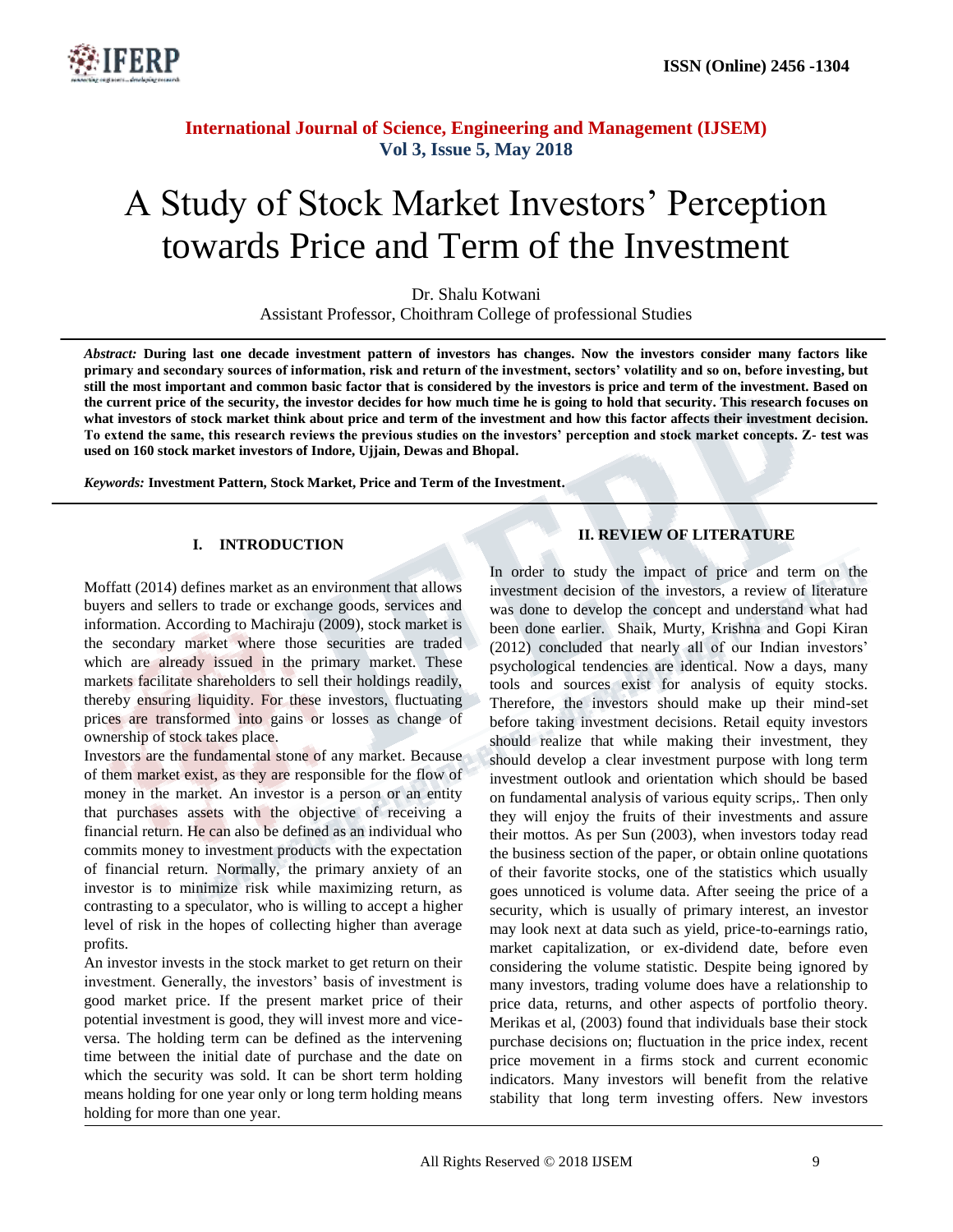

should definitely focus on long term prospects rather than watching every little fluctuation in the market. This is not to say that you should buy a stock and hold it for twenty years no matter what. If something substantially changes with the company or the market as a whole, then you should adjust accordingly. However, trades should be made with your overall market strategy in mind, not just the day to day ebb and flow of the market. As per Attie and Roache (2009), Long-term investors face a common problem that is how to maintain the purchasing power of their assets over time and achieve a level of real returns consistent with their investment objectives. They found that dynamics of a response to unexpected inflation indicate a shifting pattern of asset class returns. Over a 12–18 month period following an inflation shock, the best and worst performing asset classes—commodities and bonds, respectively—correspond closely to those found in the short-run model. Morck, Shleifer and Vishny (1990) found only a minor role for share prices beyond their ability to predict fundamental determinants of investment. In contrast, Doan, Litterman and Sims (1983) showed that once allowance is made for other determinants of investment, share prices still play a prominent role in explaining investment. One strand of the literature argues that the share market is a passive predictor of future activity and that managers do not rely on shareprice movements to make investment decisions. For example, Bosworth (1975) argued that it is inconceivable that management who are concerned with the long-run market value of the firm would 'scrap investment plans in response to the highly volatile short run changes in stock prices'. On the other hand, there is a strand of literature which suggests that share prices provide key price signals to managers regarding corporate investment decisions (Fischer and Merton (1984)). Beaver (1968) asserted that the volume corresponding to a price change due to new information indicates how much investors differ in the interpretation of the new data. As one can imagine, the validity of many of these inferences rely on the relationships between price and volume.

### **III. RATIONALE OF THE STUDY**

Stock market never remains constant. Many fluctuations, ups and downs are going on. Change in norms, broking activities, government interventions make the investors trade from their home. Now the investors don't have to go to the floor trading. The investor still refer the price of the security first before investing, as this changes the mindset

#### and holding term of the investor. **OBJECTIVES OF THE STUDY**

1. To analyze the investment patterns of the Stock Market investors.

2. To know the impact of the price and term of the investment on the investors' decision.

#### **HYPOTHESIS OF THE STUDY**

H01: There is no difference in the perception of the Male and Female investors of Stock Market.

H02: There is no difference in the perception of the Salaried and Businessman investors of Stock Market.

H03: There is no difference in the perception of the Male Salaried and Female Salaried investors of Stock Market.

H04: There is no difference in the perception of the Male Businessman and Female Businessman investors of Stock Market.

H05: There is no difference in the perception of the Male Salaried and Male Businessman investors of Stock Market.

H06: There is no difference in the perception of the Female Salaried and Female Businessman investors of Stock Market.

#### **RESEARCH METHODOLOGY**

The present research is based on exploratory study. The study is an attempt to understand the investing behavior of investors as per different age classes; and whether the males and females perceived differently while investing in Stock Market. The study is carried out in Indore, Ujjain, Dewas and Bhopal taking them as representative cities of Madhya Pradesh.

Various primary and secondary sources of data collection are used to collect the data. Secondary sources like books and websites related to stock market are referred. For primary data, first, the sample questionnaire was prepared. The initial part of the questionnaire was concentrated on demographic variables such as Name, Gender, Age and Occupation. The second part of the questionnaire contained 40 statements to be answered on 5 point Likert scale. Second, this questionnaire was got filled from 160 respondents who were investors of Stock Market. Finally ztest was applied to test the hypothesis.

### **RESEARCH DESIGN**

The respondents of the study are classified into following manner:

#### **Stock market**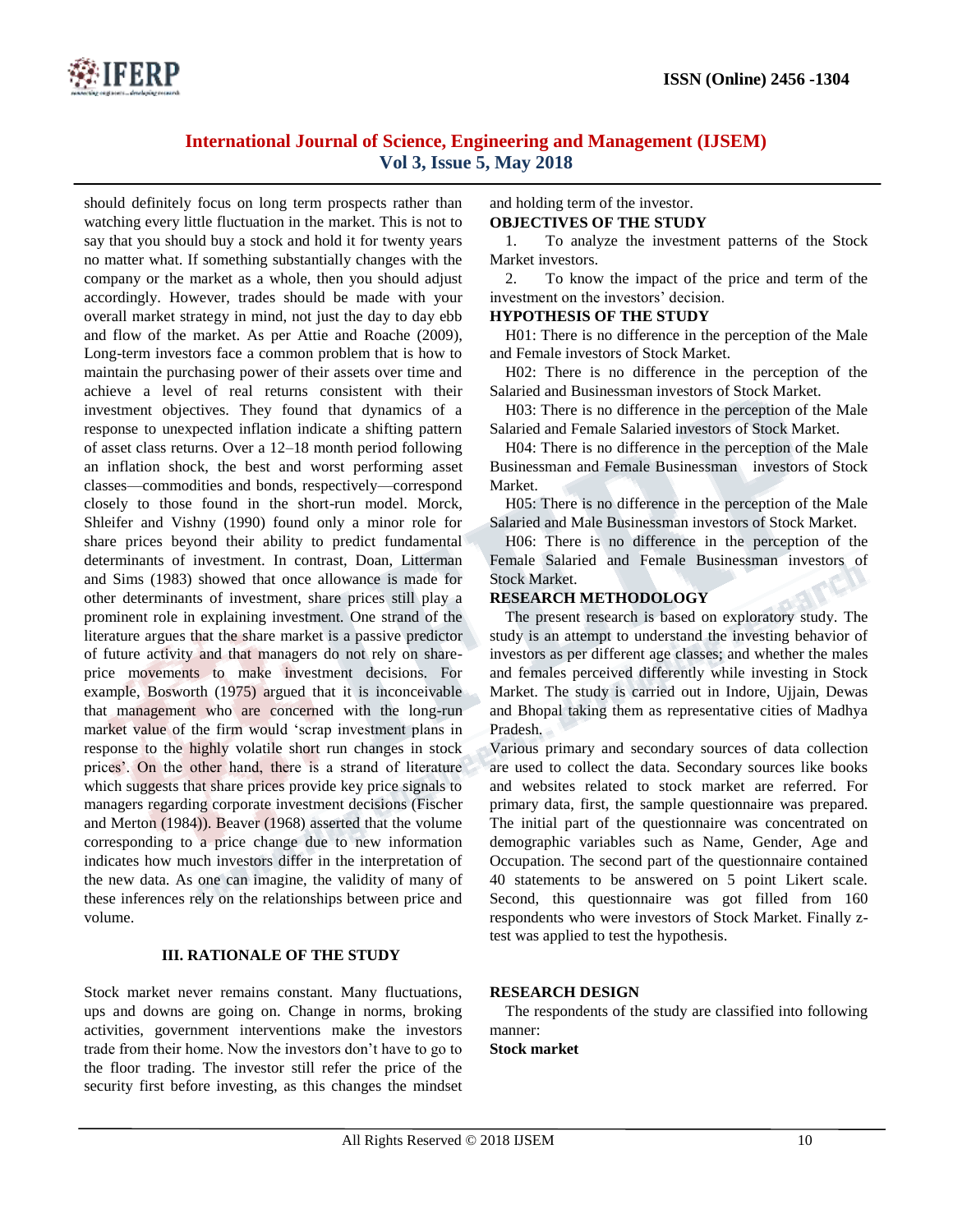

|                  | SALARIED (80) | BUSINESSMAN (80) |
|------------------|---------------|------------------|
| <b>MALE</b> (80) | E(40)         | F(40)            |
| FEMALE (80)      | G(40)         | H(40)            |

#### **RESULTS OF z-TEST**

H01: There is no difference in the perception of the Male and Female investors of Stock Market.

All Male Stock Market Investors: EF

All Female Stock Market Investors: GH



## $CH (x=9.41)$

The null hypothesis is rejected  $[z = -3.2, p = 0]$ 

The Male and the Female investors of Stock Market differ significantly in their perception of the factor Price and Term of the Investment affecting the investment in the Stock market. The Female investors perceive the factor Price and Term of the Investment as more significant criteria for investment in the Stock Market than the Male investors of Stock Market.

H02: There is no difference in the perception of the Salaried and Businessman investors of Stock Market.

All Salaried Stock Market Investors: EG

All Businessman Stock Market Investors: FH



The null hypothesis is accepted  $[z = -1.43; p = 0.15]$ 

H03: There is no difference in the perception of the Male Salaried and Female Salaried investors of Stock Market.

All Male Salaried Stock Market Investors: E

All Female Salaried Stock Market Investors: G

$$
E(\bar{x}=7.9)
$$

 $E < G$  $G(\bar{x}=9.1)$ 

The null hypothesis is rejected  $[z = -2.27, p = 0.02]$ . The Male Salaried and the Female Salaried investors of Stock Market differ significantly in their perception of the factor Price and Term of the Investment affecting the

investment in the Stock market. The Female Salaried investors perceive the factor Price and Term of the Investment as more significant criteria for investment in the Stock Market than the Male Salaried investors of Stock Market.

H04: There is no difference in the perception of the Male Businessman and Female Businessman investors of Stock Market.

All Male Businessman Stock Market Investors: F All Female Businessman Stock Market Investors: H



The null hypothesis is rejected  $[z = -2.38, p = 0.01]$ 

The Male Businessman and Female Businessman investors of Commodity Market differ significantly in their perception of the factor Price and Term of the Investment affecting the investment in the commodity market. The Female Businessman investors perceive the factor Price and Term of the Investment as more significant criteria for investment in the Stock Market than the Male Businessman investors of Stock Market.

H05: There is no difference in the perception of the Male Salaried and Male Businessman investors of Stock Market. All Male Salaried Stock Market Investors: E

All Male Businessman Stock Market Investors: F



 $F(\bar{x}=8.47)$ 

H06: There is no difference in the perception of the Female Salaried and Female Businessman investors of Stock Market.

All Female Salaried Stock Market Investors: G All Female Businessman Stock Market Investors: H



The null hypothesis is accepted  $[z = -1.30; p = 0.19]$ 

#### **III. CONCLUSION**

The study brings out the certain characteristics of the